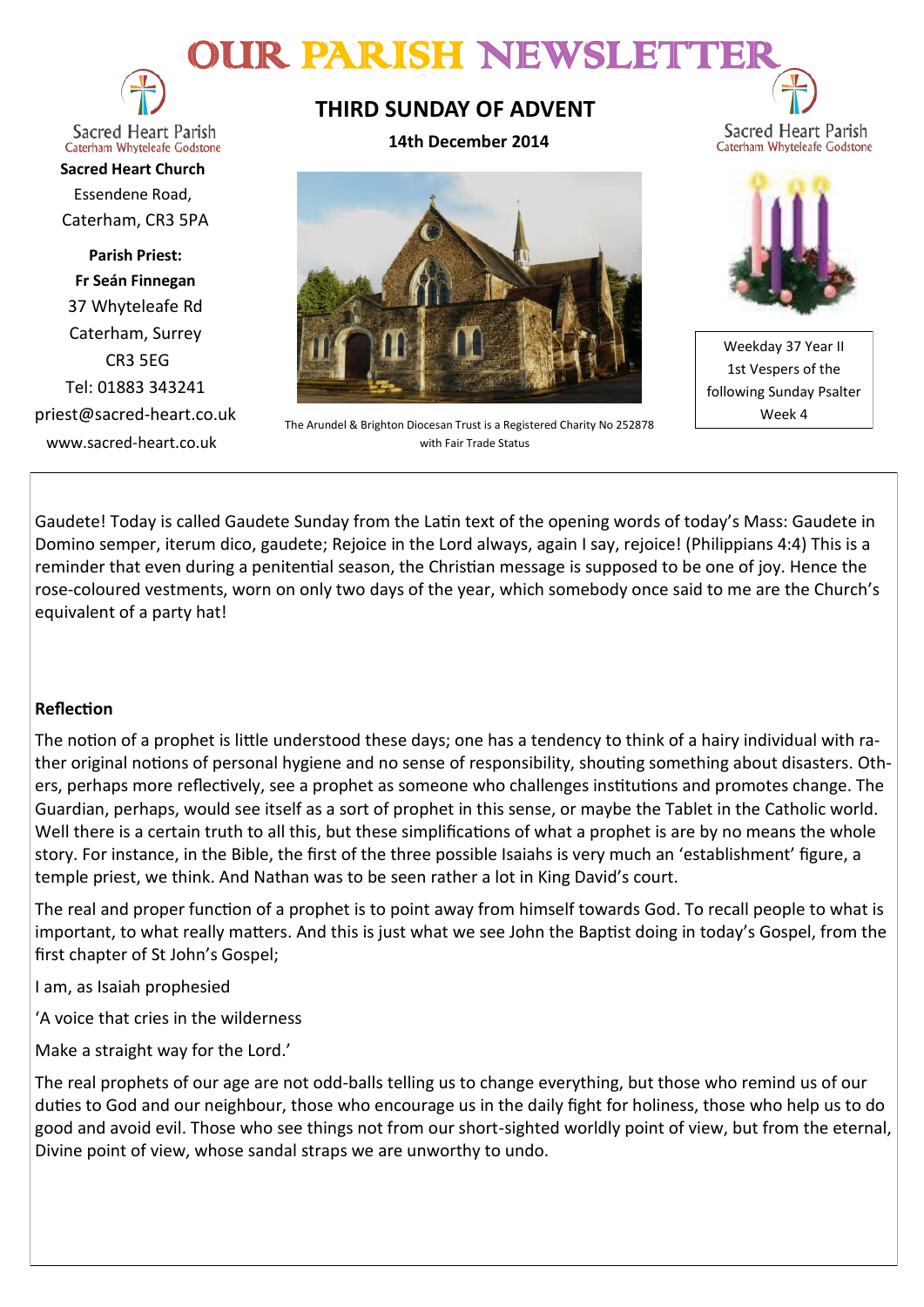#### **Christmas Peace.**

**The Peace Light** will be brought into our church at the 9.00p.m. Mass on Sunday the  $21<sup>st</sup>$  December (next Sunday). The flame starts its journey at the Grotto of Christ's birth where a Muslim Scout passes the flame to a Jewish Scout and then onto a Christian Scout for distribution around the world so that people can burn the flame in their homes and churches over Christmas as a symbol of peace.

Anyone who wants, can light their own light from it to take back home to burn over Christmas as a focus for prayer and a reminder of the need for peace, generosity and tolerance in our homes, in our country and throughout the world.

We need a clean, washed jam-jar to give to people who would like to take the **Peace Light** home, but who do not have a jar of their own.

Bring a jar for yourself – and a jar for others next Sunday!

,,,,,,,,,,,,,,,,,,,,,,,,

#### **Health and Safety**

This week the Parish has had a Diocesan Health and Safety ... review which has highlighted a number of concerns. Ш III These concerns will be communicated through the News-III Ш letter over the coming months. We would be grateful for Ш your involvement with future directions to make sure the  $\|$ Ш Ш Parish is a safe place for us all. Ш

#### **Faith Revealed Group Meeting**

........................

Saturday 20th December 5 - 6:30pm (Committee Room, Centenary Hall) The presentation is entitled: 'Born for what? Jesus's birth and your life Refreshments, pool, darts afterwards. All welcome from year 7 upwards.

#### **Finance Committee**

I am very grateful indeed to Rayon Brown, who has acted as chair of our Finance Committee for several years now, and in your name I thank him very sincerely for all his hard work for the parish. I am also very grateful to Geoff Walker, who has most kindly agreed to take the chair with immediate effect. Fr Seán

#### **Offertory Collection**

Sincere thanks for your generosity last weekend: Offertory - £797.06 (Gift Aid - £222.64) Second Collection - COAT - £830

#### **Christingle Service - Sunday 21st December at 4.00pm**



The Parish Christingle will take place next Sunday afternoon. This simple liturgy for children and their families gives us the opportunity to reflect on the coming of the Christ-Light at Christmas. Sheets are available after Mass this weekend, with instructions on how to make a Christingle. Please take one and encourage your children to participate fully by making a Christingle and bringing it along to the Service (It's very easy!) It will help them to appreciate the significance of this beautiful Service for children.



ш

ш

Ш

ш

Christmas Fayre TODAY **Sunday 14th December** 2014 after the 10:30am Mass. COME AND ENJOY THE FAYRE!!

Donations of small gifts and mince pies are requested for the Caterham Churches Together Christmas day meal at the Douglas Brunton Centre. Please wrap gifts and label male or female. Take either to St Mary's Church Tuesday – Thursday 9.30-12.00 or to Sue Hooper 76 Campbell Road Caterham, Tel 01883 342 650.

#### **Baptisms**

Please note we have a new baptismal application form, and a new procedure, described on the form. If you have already filled in one of the old yellow forms, there is no need to fill in a new one.

#### **Christmas Friends of the Holy Land Appeal**

Archbishop Peter Smith has endorsed a request from FHL that parishes donate their crib box collections to help our Christian brothers and sisters in the Holy Land, specifically in and around Bethlehem and the Holy Family Parish in Gaza. Every penny collected is distributed by FHL to named families in the greatest need to help them with their day to day living, to supply medicines and fund operations (there is no social service in this area), to repair houses of Christian families damaged in Gaza from the recent war and to support Christian children at the parish school with a special programme to overcome the trauma of the recent conflict. For more information on the work of FHL, please visit our website www.friendsoftheholyland.org.uk



# **Midnight Mass Choir Rehearsals**

Rehearsals will be every Mondays and Thursdays at 7pm in the church. Please contact Julian Gavin,

[squillissimo@gmail.com](mailto:squillissimo@gmail.com) if you are interested in joining.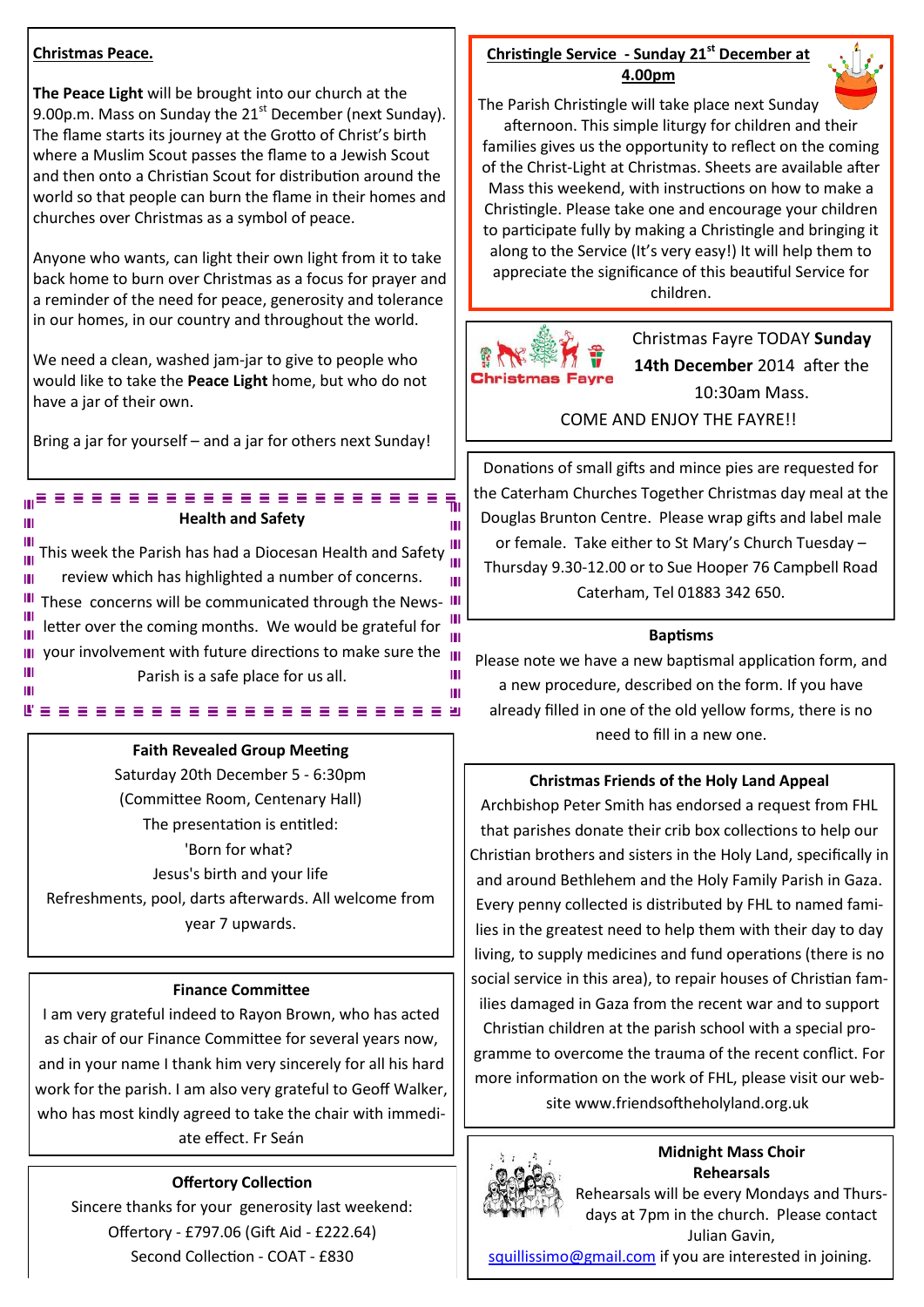#### **WHAT'S ON IN THE PARISH THIS WEEK**

| Sun 14th: | CHILDREN'S liturgy at 9am Mass ONLY       |
|-----------|-------------------------------------------|
|           | 10:30am Youth Mass                        |
|           | Parish Christmas Fayre after 10:30am Mass |

| Mon:  | Coffee & Tea after Mass (Old Hall)        |
|-------|-------------------------------------------|
| Tues: | 9:15am - 11:15am Toddler Group (Old Hall) |

- Wed: 10:30am Advent Group meeting
- Thurs: 7:30-9pm Advent Group meeting
- Fri: 7:30pm 11pm Sacred Heart Club open Youth Club - Panto Redhill
- Sun 21st: CHILDREN'S liturgy at 9am & 10:30am Mass Teas & Coffee after Mass 11:45am Nativity Rehearsal (Church) 4pm Christingle service



# **CAFOD WORLD GIFTS**

## **Did you miss 'Black Friday'? Never mind!**

CAFOD World Gifts will be on sale again this Sunday but please purchase (or reserve) as soon as possible to avoid disap-

pointment. £500 has been raised by the parish for CAFOD so far through this worthwhile Christmas scheme. Thirteen different gifts are available, ranging in price from £4 to £28. Each purchase is really a 'double' – a gift for a family member or friend, as well as one for those in need.



### **Mass times**

Having taken the various opinions of those attending the 10.30 Mass, it seems that the majority (about 75% of those who advanced an

opinion) are in favour of a change to 10.45am. I suggest therefore that in the new year we try the new time for an experimental period and then review it again.

Please remember in your prayers the soul of Fr Philip de Putron, who was assistant priest to Fr Scarborough. His funeral will take place on Tuesday 23rd December at 12 noon, at the church of Our Lady of Ransom, Eastbourne, BN21 4EU.

# **Your Parish needs you….**

We have all enjoyed the events put on my the Parish such as the Carvery, the Quiz Night, the fayres and recently the Parish Panto, but we



need some fresh ideas and we need you to be involved. If you have some ideas and can get a team together to plan a Parish event or if you would just like to help out please contact the Parish Office.



# **Your Prayers are requested for the following persons who are ill or housebound.**

Pat Knight; Kathleen & John Saunders; Helen Keogh; Daisy Hill; Connie Cronin; Christopher Browne; Kit Monk; Krista Thompson; Jane Hill; Rosemary Whale; Pam Weaver; Jimmy & Bridie Mullen; Jim & Bernie Horrocks; Margaret Robertson; Heather Tordimah; Jenny Rower; Elizabeth Daley; Eileen Lattimore; Bryan Smith; Rose Knight; Oliver Farrell; Richard Richardson; Seeta Pillay; Christopher Miles; Pat McCoy; Olive Wood; John Dunlop, Elise O'Connor, Malcolm Bowen & John Gilford.

#### **Second collection**

THIS Sunday the second will be for the Church Flowers (Gift Aid envelopes can be used). Thank you.

Well done to the winners of the Double C Club for December 2014

£70 Miss E Bryant £50 Maura Reilly £30 Owen Flatherty

There is still membership available so if anyone would like to start the New Year off by joining, Your membership raises money for the parish with this, a bonus each month of the prize draws all for only £24.00 per year which is less than 50p per week

If anyone is interested please ring me on 01883 346399 (Sue)

# **Going to Hospital?**

Please note that chaplains are no longer automatically informed about Catholics being admitted to hospital. Therefore, if you would like to be able to receive Holy Communion - If you or one of your relatives are being admitted to East Surrey Hospital, or are admitted in an emergency, please contact St Joseph's Church, Redhill and inform the Hospital Chaplains: Tel: 01737 761017.

For those being admitted to Croydon University (Mayday) Hospital, you should contact the chaplain through the ward sister.

And for St George's, please contact Fr Jonathan on 0208 725 3086.

Should your illness be of a serious nature, please do not be shy of asking Fr Seán for the Sacrament of the Sick.

**Mass Intentions** - Please don't forget to add your Gift Aid number to your Mass Intention envelopes. Thank you.